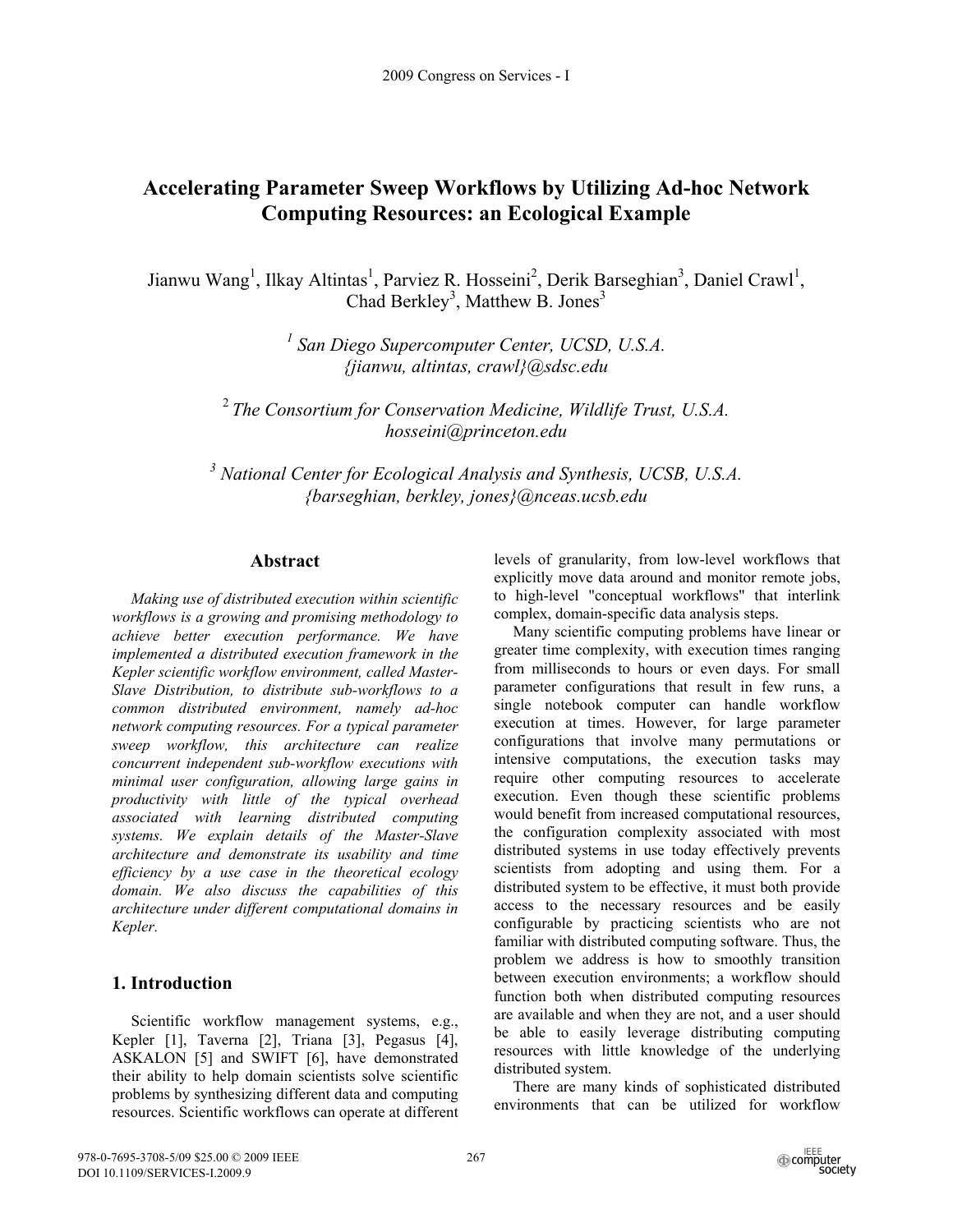execution, such as Cluster, Grid and Cloud computing  $[4][5][6][7][8][9]$ . A simpler approach is an ad-hoc network comprised of independent computers. We utilize such a network to accelerate workflow execution, implementing an architecture in Kepler called *Master-Slave*. In this paper, we will discuss the application of this architecture for parameter sweep applications and workflows [7][10], which are common in many scientific domains and involve independent multiple execution, i.e., "embarrassingly parallel problems". Compute-intensive tasks in these workflows can be distributed among ad-hoc network nodes and executed in parallel.

In Section 2, we describe a real-world parameter sweep workflow use case in the theoretical ecology domain that we use to validate system capability and usability. Section 3 describes the background of our architecture. Our approach and its results for the use case are explained in Sections 4 and 5. We compare our work with related work in Section 6. Finally, we conclude and explain future work in Section 7.

# **2. Theoretical Ecology Use Case**

Our domain example is a spatial stochastic birthdeath process [11][12] that simulates the dynamics of *Mycoplasma gallisepticum* in House Finches (*Carpodacus mexicanus*) [13]. The use case needs to be run over a broad range of parameters, such as the birth rate of finches (parameter *b* in Table 1) and the death rate of finches (parameter *d* in Table 1). These parameters are analogous to those in [13]. Additionally, we can test the scalability of the problem, as its spatiotemporal aspect can be solved quickly for simulations with short temporal lengths (parameter *E*, end time of simulation), and small spatial areas (parameters *X* and *Y*, the breadth and width of the simulated spatial domain), but the process can consume a large amount of computation time for longer temporal solutions of larger simulated spatial domains. The simulation code is written in GNU C++, and involves file reads, relatively complex mathematical operations, and delayed functor calls. The compiled executable, and thus the simulation itself, is called *simhofi*. The execution results were visualized using the R statistical system, as no graphical output was coded into the simulation program itself.



**Figure 1. Conceptual workflow for ecology use case**.

The conceptual workflow for this use case has three main parts (Figure 1): parameter preparation, computation tasks, and result display. The workflow was initially designed to be executed only on a single computer, and it works well with small parameter ranges. The execution time of each iteration of the program is proportional to  $X * Y * E$ . So when the ecologist needs simulation results for longer temporal solutions of larger simulated spatial domains, the execution time of the workflow increases rapidly, e.g., a single iteration of the simulation can take 5 hours for *X*=32, *Y*=32, *E*=30, and a given parameter sweep might involve tens or hundreds of iterations.

This use case is typical within the Kepler community. Implementations of such workflows using Kepler's Master-Slave Distribution Framework reduce execution time by utilizing distributed computing resources with minimal changes to the workflows compared to the non-distributed case. The main characteristics of the use case are as follows:

- Parameter Sweep: Parameter sweep applications and workflows [7][10] are common in many scientific domains. Compute-intensive tasks in one workflow need to be executed many times with different parameter permutations. Each execution could take a long time and is independent of the others.
- z **Smooth Transition of Computation Environments**: A common empirical method for workflow design is to test workflow logic with small parameters locally at first, and then change the computation environments of the workflow to distributed environments to accelerate workflow execution with large parameters. A major goal of our design is to make this transition as easy as possible for workflow users, while minimizing workflow modifications.
- Partial Workflow Distribution: Users may still need some parts of the workflow to run locally. It may be for easy interaction, such as parameter preparation and results display, or privacy, such as some tasks that need to be executed on local, private data.
- **Provenance Collection:** Users may need to track workflow output data generated by domain specific programs according to given parameter ranges. Provenance collection should work in both local and distributed environments.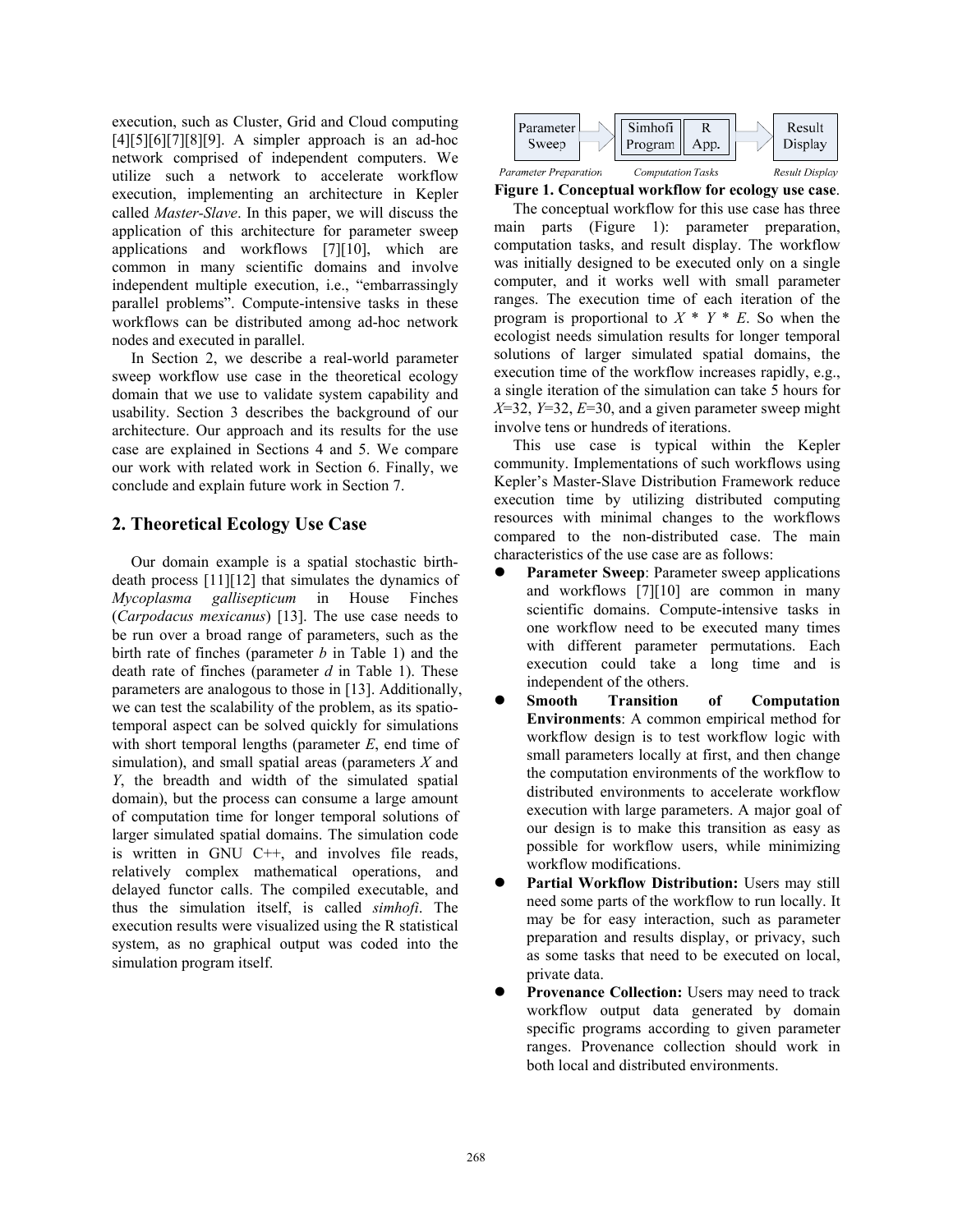#### **3. Background**

#### **3.1. Kepler**

The Kepler project<sup>1</sup> aims to produce an opensource scientific workflow system that allows scientists to design and efficiently execute scientific workflows. Since 2003, Kepler has been used as a workflow system within over 20 diverse projects and multiple disciplines.

Inherited from Ptolemy II<sup>2</sup>, Kepler adopts the *actor-oriented modeling* [1] paradigm for scientific workflow design and execution. Each actor is designed to perform a specific independent task which can be implemented as "atomic" actors and "composite" actors. Composite actors are collections or sets of atomic actors bundled together to perform more complex operations. All these actors inherit the same interfaces, such as *prefire()*, *fire()* and *postfire()*, which tell the actor what to do at various times during workflow execution.

Another unique property inherited from Ptolemy II is that the order of execution of actors in the workflow is specified by an independent entity called the *director*. The director defines how actors are executed and how they communicate with each other. The execution model defined by the director is called the *Model of Computation* [1]. Since the director is decoupled from the workflow structure, the user can easily change the computation model by replacing the director using the Kepler graphical user interface. As a consequence, a single actor can execute both in a sequential manner, e.g., using the Synchronous Data Flow (SDF) director or in a parallel manner e.g., using the Process Network (PN) director.

#### **3.2. Master-Slave Architecture**

We present a high-level distributed execution framework for scientific workflows in [14]. In this distributed framework, illustrated in Figure 2, each computing node runs an instance of the workflow execution engine and is assigned one or more roles. Workflow execution is initiated by a *Master* node that performs overall coordination of an arbitrary number of *Slave* nodes that execute sub-workflow tasks. Additionally, a *Registration Center* and a *Provenance Manager* broker Slave execution capability and data generated during workflow execution, respectively*.*

-



**distributed execution**.

#### **4. Approach**

Our previous paper [14] discussed this architecture from a general and high-level perspective. In this section, we only address implementation details that are unique to Kepler.

#### **4.1. Distributed Composite Actor**

A distributed composite actor was designed, called *DistributedCompositeActor*, to act as the role of Master. Each data received by the DistributedCompositeActor is distributed to a Slave node, and the result data is returned to the Master node by the Slave node. This actor has different behavior with different computation models [1]. We will discuss its behavior with two typical computation models: Synchronous Dataflow (SDF) and Process Networks (PN). This behavior is illustrated in Figure 3.

In the SDF model, an actor consumes and produces a fixed number of input and output data per firing. When executed in this model. DistributedCompositeActor can only distribute the current input data to one Slave per firing. The Slaves will be executed synchronously since DistributedCompositeActor is only allowed to schedule and execute one Slave at a time. It is more suitable for dependent task execution, e.g., Markov Chain Monte Carlo, where the inputs of the next subworkflow are dependent on the outputs of the former one.

In the PN model, a workflow is driven by data availability: all actors in a workflow execute in their own active threads and an actor continues to execute until no input data are available. In this model, DistributedCompositeActor schedules and executes all available Slaves in one firing based on availability of input data. Concretely, DistributedCompositeActor

<sup>1</sup> http://www.kepler-project.org/

<sup>&</sup>lt;sup>2</sup> http://ptolemy.eecs.berkeley.edu/ptolemyII/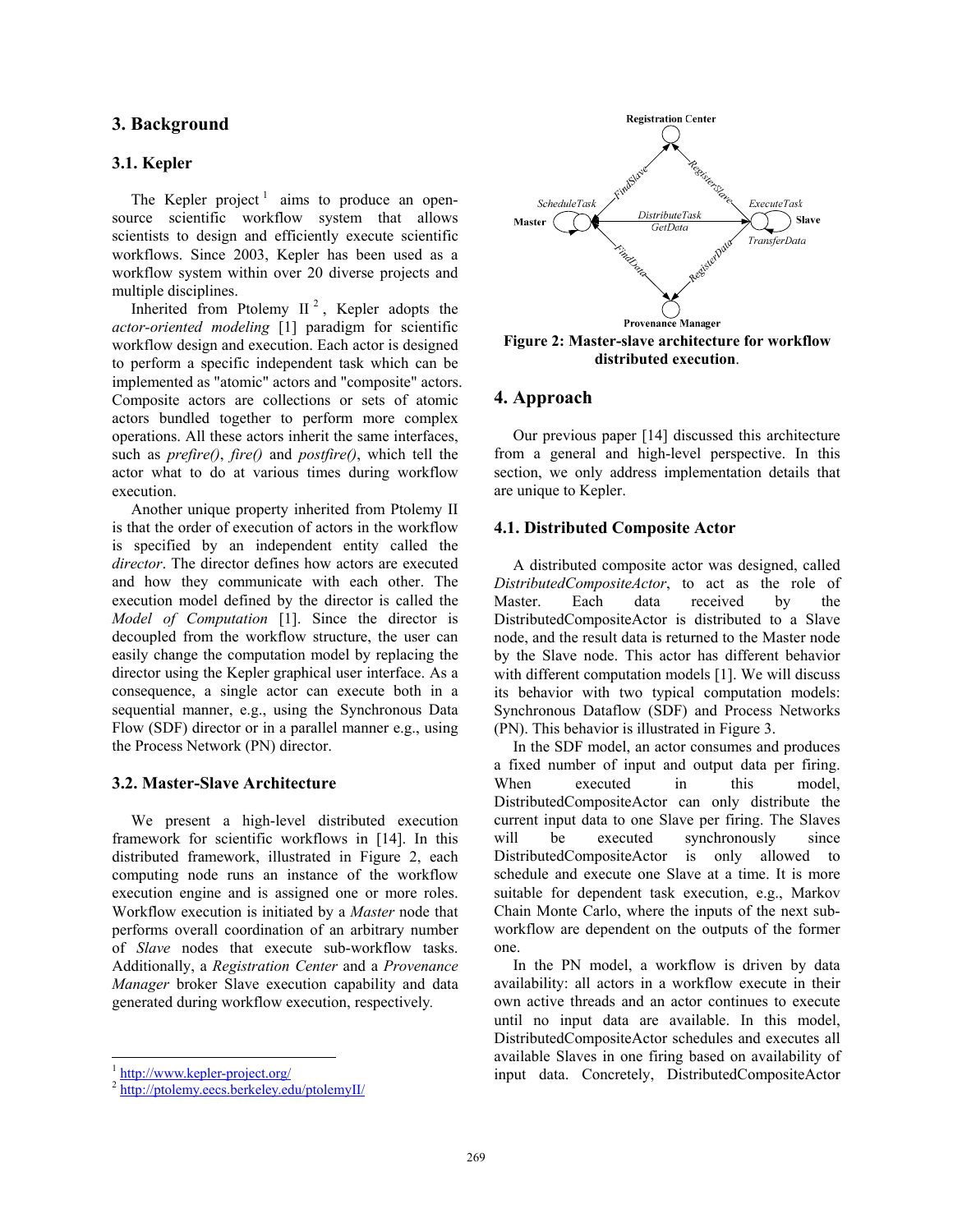monitors the execution of each Slave, and once one Slave finishes its current execution, DistributedCompositeActor will send the next input data to this Slave for processing. The Slaves therefore execute concurrently with different input data. Additional Slaves increase parallel computation and faster Slaves will execute more frequently. Because some nodes might calculate results in shorter time periods than others, output data may not be returned in the same order in which they were sent. Thus, this model is suitable for independent, multiple task execution. Parameter sweep workflow can utilize the Process Network model to improve execution efficiency by distributing tasks in parallel to remote Slave nodes.



**Figure 3: Behavior of DistributedCompositeActor with different computation models. The order in which data is sent and returned depends on the computational model used.** 

Since DistributedCompositeActor inherits the same interfaces of other actors, it is very easy to switch between the regular composite actor and DistributedCompositeActor. For workflow users, this actor is very similar to the regular composite actor except a few additional configuration parameters for the Slaves, such as the Slave host URL. From a workflow specification perspective, the only change is the actor class name and some attributes. All other workflow specification details, such as inner actors and links between actors, are still the same. From the user's perspective, a user can switch between a regular composite actor and DistributedCompositeActor just by right clicking on the composite actor.

For the Slave role of our Master-Slave architecture, we implemented a Java Remote Method Invocation (RMI) service that wraps the Kepler execution engine and that communicates with the Master through the underlying RMI infrastructure. For each Slave node, a Slave package and the domain specific programs to be invoked, such as the simhofi and R programs in the above use case, must be deployed on the Slave node beforehand. During the initial phase of the workflow, DistributedCompositeActor will transfer its specification to each Slave. Then the Slaves are ready for receiving input data and execution. The output data will be transferred back to the Master node once the current iteration is finished.

To manage available Slave information, a centralized Web service, called the *Registration Service,* is provided. When a Slave RMI service is started, it invokes the Registration Service to register this node as a Slave. This allows the Master node to get a listing of all available Slave nodes by querying the Registration Service. We are extending the Registration Service to support more detailed Slave capability metadata and improved Slave selection [14].

In addition to the Registration Service, we also provide the *Authentication Service*, a web service for user authentication. Users need to login to see the available Slaves and their credentials are needed for Slave operations, such as *start*, *stop*, *getStatus*. This service is currently implemented using LDAP, but could also be implemented using other authentication systems by implementing the service interface.

#### **4.2. Provenance Collection**

The Kepler Provenance Framework collects information about workflow structure and executions [15]. We have implemented several new provenancerelated features for this use case. Before the workflow executes, it saves a copy of the workflow. Additionally, the contents of files generated by actors during workflow execution are now stored. In this use case the generated data files and R visualizations are stored in the provenance database, along with the workflow (including all input parameter values) that created them. In general, for each possible combination in a parameter sweep, one or more domain specific programs will generate output files; our provenance features make it easier for users to track data files for large parameter sweeps.

If a workflow is executed within the Master-Slave architecture, the related distributed provenance information will be automatically recorded, such as Slave node information. Since Slave nodes used in previous workflow executions may not always be accessible, one challenge for a distributed provenance framework is where to store provenance information generated on Slaves. To deal with this issue, our provenance framework can be configured to support centralized or decentralized provenance information recording. In the former case, each Slave writes provenance information directly to a centralized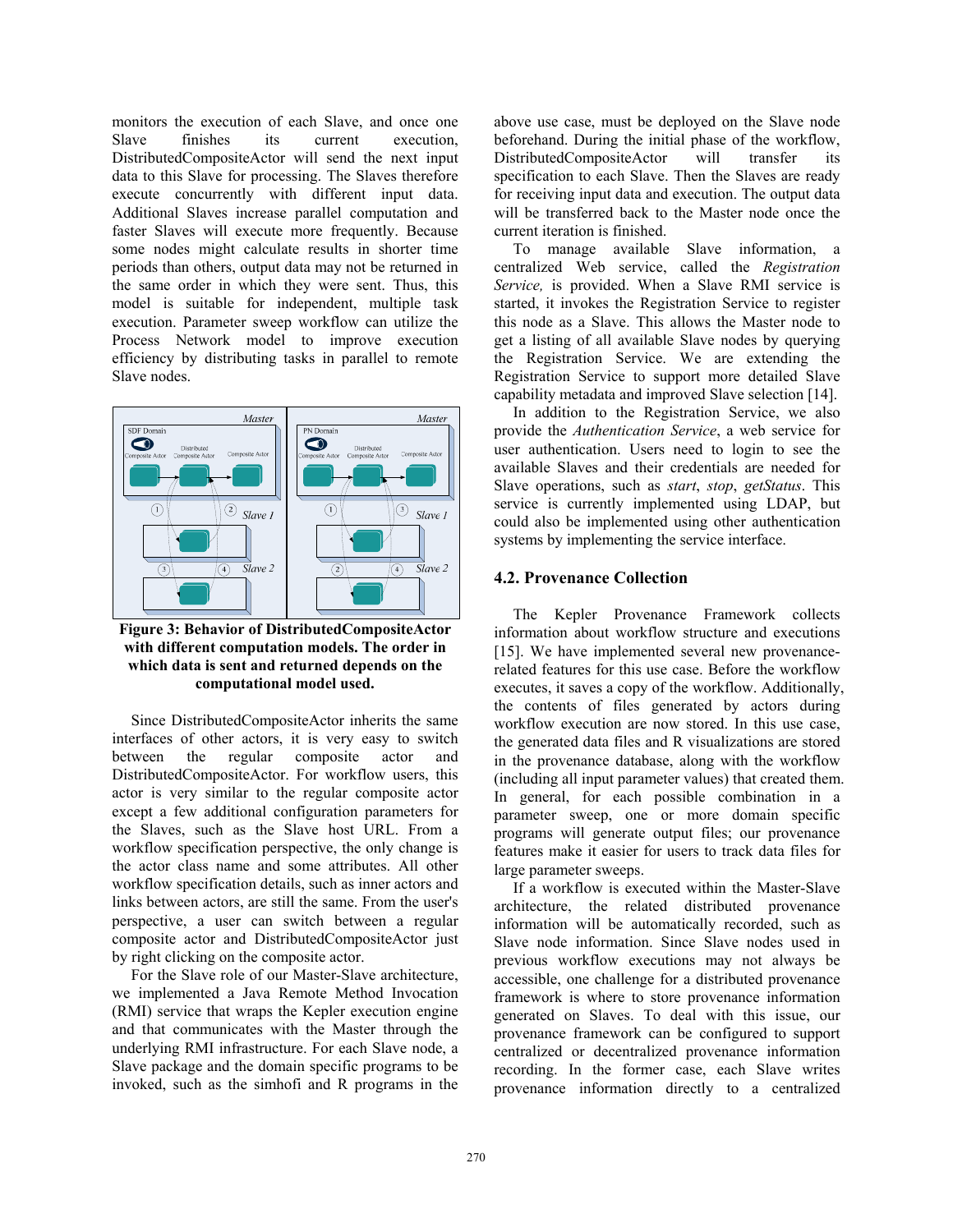database. Whereas in the latter, as illustrated in Figure 4, each Slave first writes to a local file-based database, and the provenance information is merged into a centralized database upon workflow completion.



**Figure 4: Interaction sequences for distributed provenance.** 

#### **5. Results**

#### **5.1. Workflow**

The Kepler workflow for the above use case is shown in Figure 5. The top-level workflow is shown in the lower left of the figure. Its first part is for parameter preparation. House Finch Death Rate (*d*) and House Finch Birth Rate (*b*) are two parameters when combined generate 8 parameter combinations. In the composite actor *Parameter Sweep*, these two parameters are permuted and generate the corresponding input data for the next actor. Actor *Distributed Simhofi*, which contains the main computation tasks of the whole workflow, is a DistributedCompositeActor that will be distributed to Slaves, and its inner structure is shown in the upper right of Figure 5. It uses the *External Execution* actor to invoke the simhofi program with its parameters, and then invokes the *R Expression* actor to generate visualizations of the simhofi execution result. The last two actors of the top level workflow, *R Output* and *ImageJ*, display the results. The visual simulation result (bottom right of Figure 5) will be shown through the ImageJ actor and the concrete text information will be shown at the R Output actor. Besides the main workflow structure, the blue rectangle in the top level workflow, called *Provenance Recorder*, specifies that provenance information will be recorded.

#### **5.2. Usability**

We hide many technical details from users in the workflow, including data transfer and Slave management details. Users use the DistributedCompositeActor just like the common composite actor. This workflow also represents a common design structure for parameter sweep applications in Kepler workflows, which can be easily adapted to other parameter sweep applications.

As illustrated in Figure 6, if a user wants to change her existing composite actor to the distributed one, she just needs to right click and choose 'Distribute This Actor' menu item. A dialogue will then be shown for Slave selection. After this configuration, the actor is converted to a distributed one and ready to execute on the chosen Slave node(s). The new workflow is identical except for the actor class name and a few attribute values.

#### **5.3. Experiment**

To compare the time efficiency of Master-Slave and its behavior with different computation models, we ran the workflow locally and with the Master-Slave architecture, both with the SDF and PN directors. We also recorded the workflow execution time with different parameter configurations to examine when the use of the Master-Slave architecture is beneficial.

In our experiment, we used one computer for local execution, and used this computer and one additional for Master-Slave execution. Since one computer can act as both Master and Slave node, we use the two computers as Slaves. The concrete experiment data is shown in Table 1 and Figure 7.

The experimental data shows that the Master-Slave architecture improves execution efficiency for large data sets and multiple independent program executions,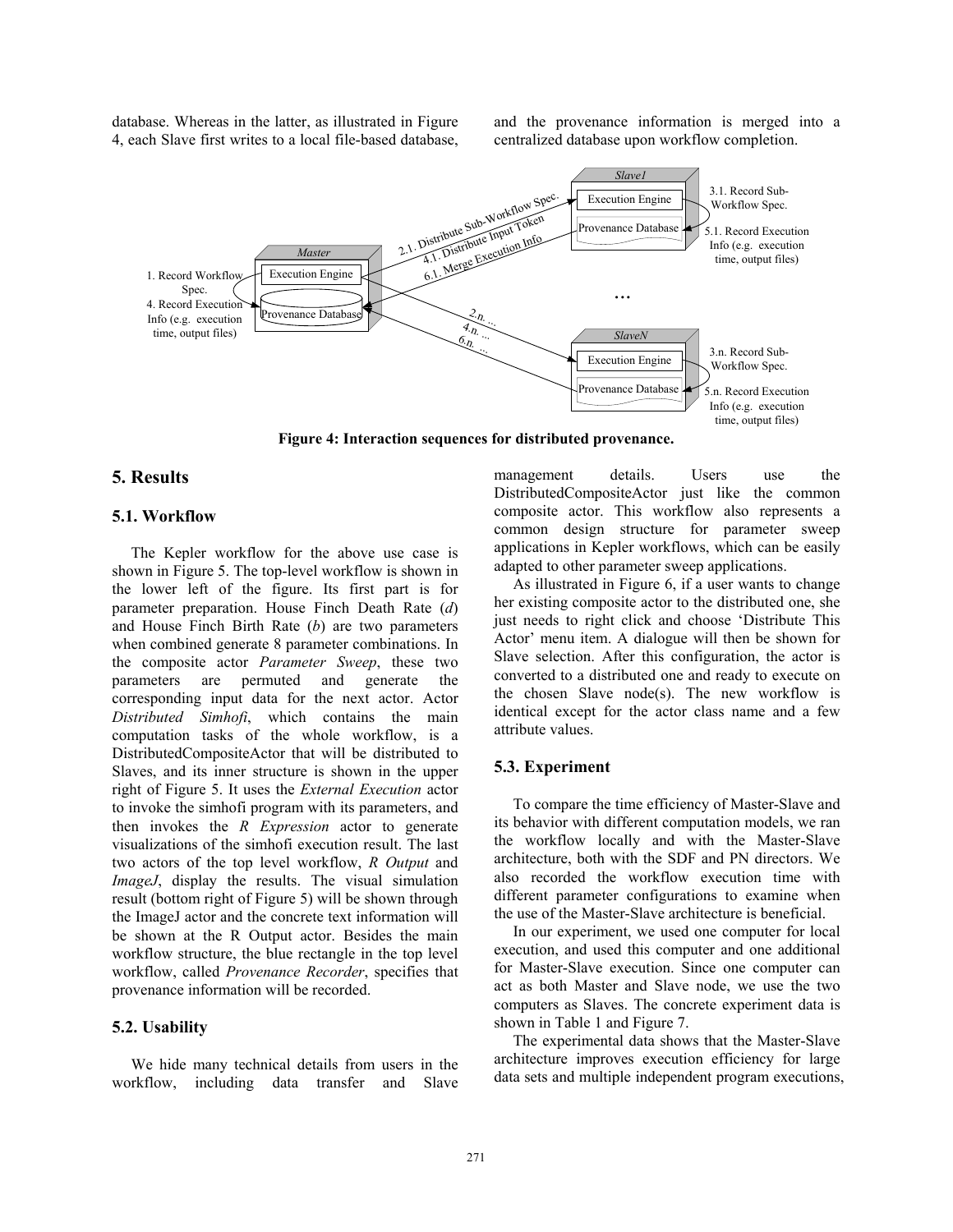whereas its overhead reduces efficiency for short execution runs. The PN director is suitable for the parameter sweep workflow and the experimental results show the PN director for Master-Slave architecture is more efficient than SDF director.



**Figure 5: Distributed workflow for ecology use case, showing the overall workflow in the lower left and the portion of the workflow that is distributed to Slave nodes in the upper right.** 

| <b>CompositeActor</b> |                                   | <b><i><u>EDistributed Composite Actor Options</u></i></b> |  |                                        |                  |               |                                                                                                                                                                                                                                                                                           |  |
|-----------------------|-----------------------------------|-----------------------------------------------------------|--|----------------------------------------|------------------|---------------|-------------------------------------------------------------------------------------------------------------------------------------------------------------------------------------------------------------------------------------------------------------------------------------------|--|
|                       | Customize Name<br>Configure Ports |                                                           |  |                                        |                  |               |                                                                                                                                                                                                                                                                                           |  |
|                       | Configure Units<br>Open Actor     | $Ctr +L$                                                  |  |                                        |                  |               | Choose the slaves you would like this DistributedCompositeActor (DCA) to execute on. By default this DCA will attempt to distribute its<br>execution to all slaves. If you would like to configure the available slaves, go to the Tools menu and select 'Distributed Computing Options'. |  |
|                       | Documentation                     |                                                           |  |                                        |                  |               |                                                                                                                                                                                                                                                                                           |  |
|                       | Distribute This Actor             |                                                           |  |                                        | Available Slaves |               | <b>Used Slaves</b>                                                                                                                                                                                                                                                                        |  |
|                       | Listen to Actor                   |                                                           |  | catbert.nceas.ucsb.edu<br>192.168.1.11 |                  |               | kepler.sdsc.edu<br>localhost                                                                                                                                                                                                                                                              |  |
|                       | Suggest                           |                                                           |  | ceres.nceas.ucsb.edu                   |                  | $\Rightarrow$ | 192.168.1.8                                                                                                                                                                                                                                                                               |  |
|                       | Semantic Type Annotation          |                                                           |  |                                        |                  |               | 128.54.58.60                                                                                                                                                                                                                                                                              |  |
|                       | Save in Library                   |                                                           |  |                                        |                  | $\leq m$      |                                                                                                                                                                                                                                                                                           |  |
|                       | Export Archive (KAR)              |                                                           |  |                                        |                  |               |                                                                                                                                                                                                                                                                                           |  |
|                       | Upload to Repository              |                                                           |  |                                        |                  |               |                                                                                                                                                                                                                                                                                           |  |
|                       | Preview                           |                                                           |  |                                        |                  |               |                                                                                                                                                                                                                                                                                           |  |
|                       | Convert to Class                  |                                                           |  |                                        |                  | OK<br>Cancel  |                                                                                                                                                                                                                                                                                           |  |

**Figure 6: Interaction for execution environment transition.**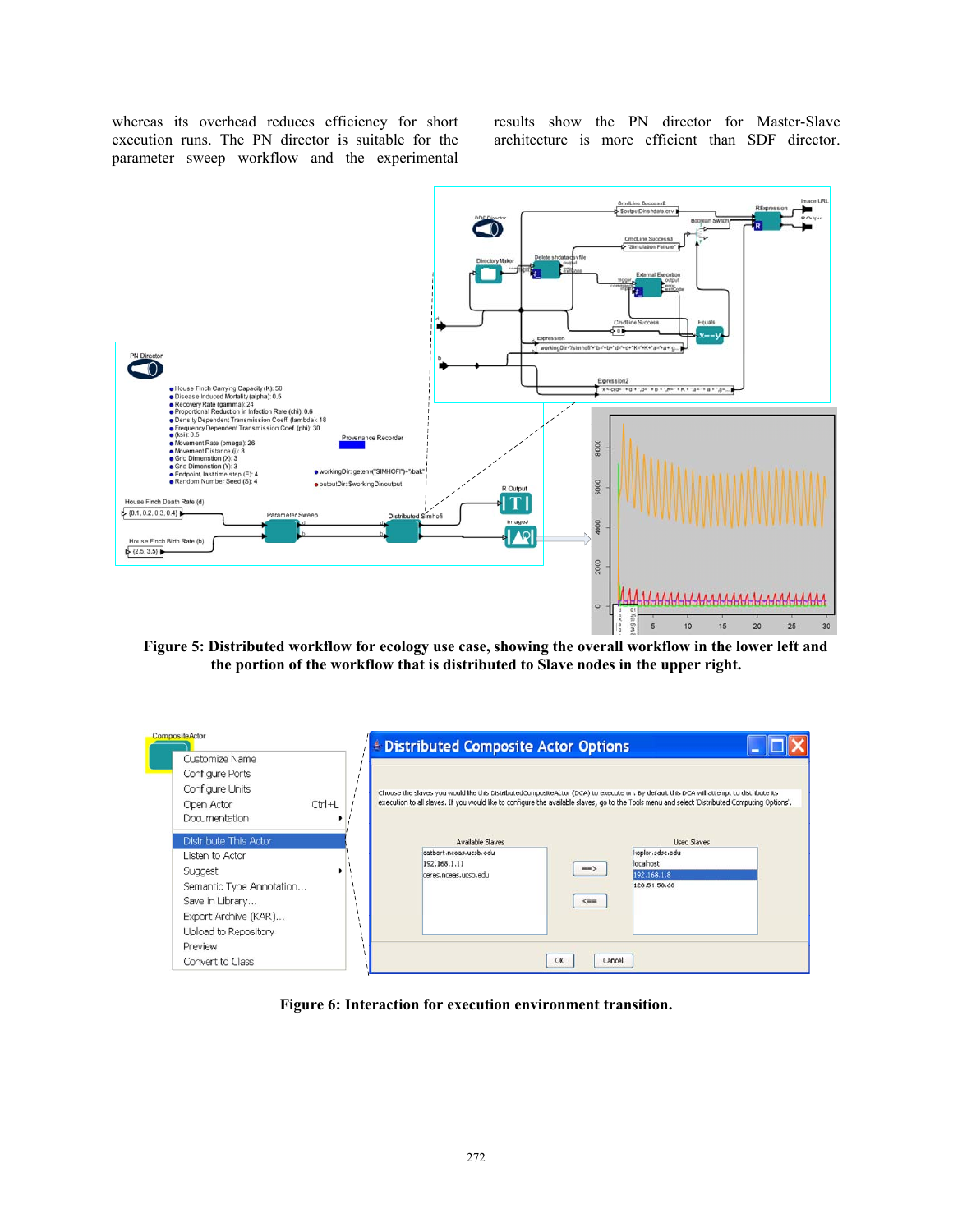| <b>Parameters</b>                      | <b>Execution Time (minutes)</b> |                   |                         |                        |  |  |  |  |  |  |
|----------------------------------------|---------------------------------|-------------------|-------------------------|------------------------|--|--|--|--|--|--|
|                                        | <b>SDF</b> locally              | <b>PN</b> locally | <b>SDF Master-Slave</b> | <b>PN Master-Slave</b> |  |  |  |  |  |  |
| $b = 0.1, 0.2, 0.3, 0.4$ , $d = 2.5$ , | 0.39                            | 0.35              | 0.60                    | 0.52                   |  |  |  |  |  |  |
| $3.5$ , $X=3$ , $Y=3$ , $E=4$          |                                 |                   |                         |                        |  |  |  |  |  |  |
| $b = 0.1, 0.2, 0.3, 0.4$ , $d = 2.5$ , | 32.21                           | 32.24             | 19.05                   | 9.38                   |  |  |  |  |  |  |
| $3.5$ , $X=8$ , $Y=8$ , $E=30$         |                                 |                   |                         |                        |  |  |  |  |  |  |
| $b = 0.1, 0.2, 0.3, 0.4$ , $d = 2.5$ , | 502.2                           | 510               | 309                     | 147                    |  |  |  |  |  |  |
| 3.5>, $X=16$ , $Y=16$ , $E=30$         |                                 |                   |                         |                        |  |  |  |  |  |  |
| <b>Testbed Constitution</b>            |                                 |                   |                         |                        |  |  |  |  |  |  |
|                                        | OS                              | Memory            | <b>CPU</b>              |                        |  |  |  |  |  |  |
| Notebook                               | Window XP                       | $2$ GB            | 2.00 GHz Duo Core       |                        |  |  |  |  |  |  |
| Desktop                                | Mac OS X                        | $2$ GB            | 2.80 GHz Duo Core       |                        |  |  |  |  |  |  |

**Table 1: Comparative execution times for local and distributed execution of the ecology use case.** 



**ecology use case.**

### **6. Related Work**

There have been several workflow systems  $[4][5][6][7][8][9]$  that can utilize distributed environments, such as Cluster, Grid and Cloud computing, to accelerate workflow execution. However, most of them need job management system support, and this may be too heavyweight or expensive for some scientific computing problems. In addition, these workflows themselves are dependent on the distributed environments to some extent, making them more difficult to configure. In these systems, users may need to know, e.g., a specific job description specification syntax to construct the workflow. Further, converting locally executable workflows to ones that execute in most distributed environment systems is not trivial. Most of these do not allow partial workflow distribution rather than submitting the whole workflow to distributed systems. Comparing the above work, our Master-Slave architecture focuses on the lightweight

and usability objectives. With the RMI infrastructure, each computer can easily join and exit the architecture; no additional distributed resource management system, such as, Condor [16] and Globus [17], is needed. Additionally, users can easily transition sub-workflows from local execution to ad-hoc network based distributed execution.

Triana [3] supports a function similar to our Master-Slave architecture by distributing sub-workflows to remote services. It provides two kinds of distributed execution topologies: parallel task computation and pipelined connectivity with direct data transfer between tasks, which is similar to our DistributedCompositeActor but lacks the distributed provenance and security frameworks that we present for Kepler.

# **7. Conclusions and Future Work**

Parameter sweep applications in which the programs can be executed independently for each parameter combination are common in many scientific domains. A simple and common distributed environment is an ad-hoc network comprised of independent computers. We discuss the application of our Master-Slave architecture which utilizes ad-hoc network computing resources to accelerate these kinds of workflows. For many scientists who are unfamiliar with Cluster or Grid computing, the type of ad-hoc network that we demonstrate can be extremely beneficial. It allows scientists to utilize the dozens of computers that they may have available in their local network with minimal overhead and little or no knowledge of complex distributed computing frameworks. All they need is Kepler installed on each of the nodes. By analyzing the performance of this architecture under different computational domains in Kepler, we show that there are benefits to using the PN model over SDF when possible in workflow design.